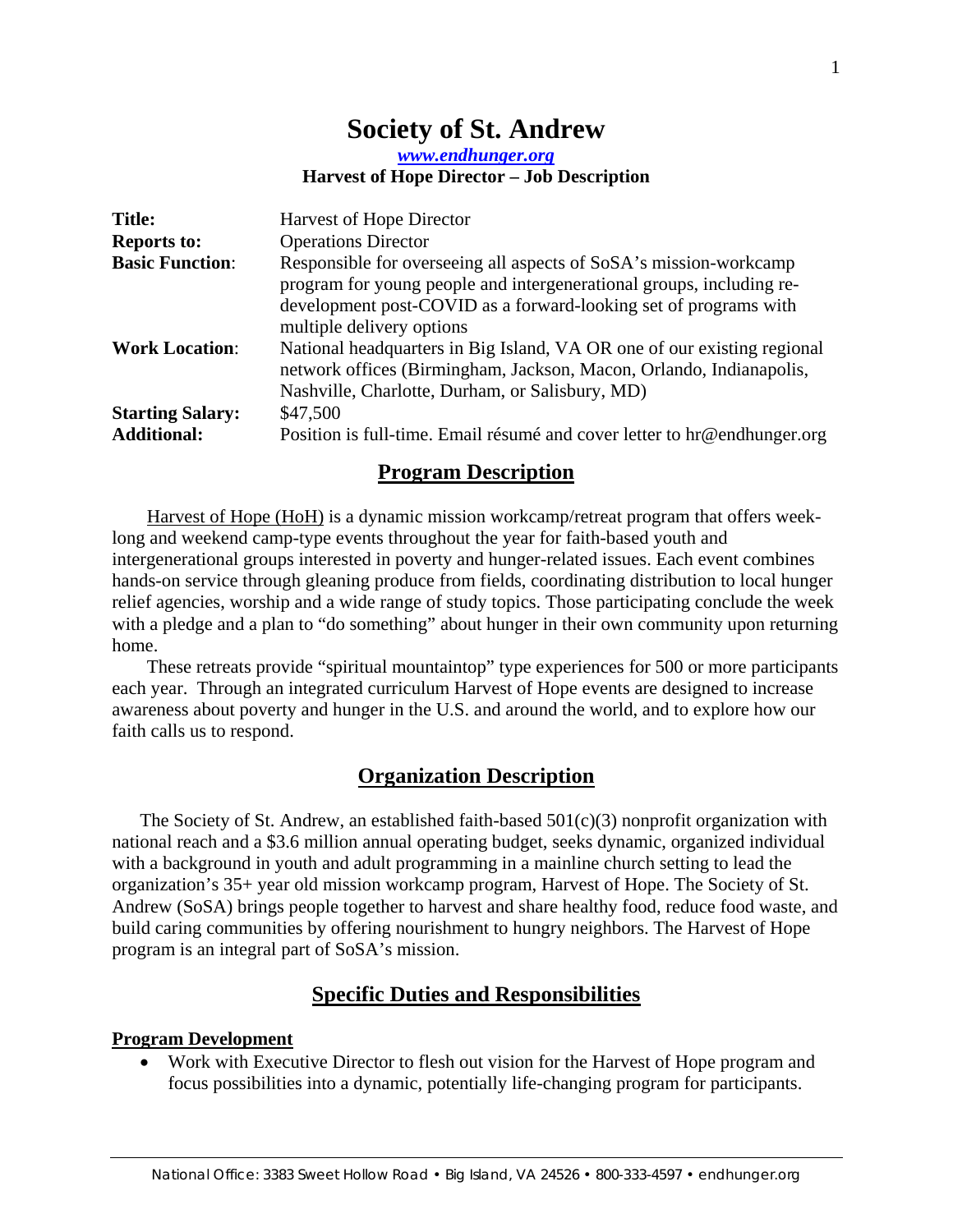- Develop a program leadership structure that maximizes volunteer leadership, trains and utilizes energies that program interns bring, and honors work-life balance for yourself.
- Update and develop event-related curriculum and materials for a variety of delivery methods, including standard program, build-your-own, leader fly/drive-in, and Zoom
- Work with webmaster to create HoH follow-on website, for groups to report on their back-home projects, demonstrating SoSA's ripple effect and continuing to cultivate participants after their workcamp experience

## **Program Leadership and Oversight**

- Recruit, train and supervise event volunteer leaders
- Train staff, promote, and follow SoSA's child protection policy
- Serve as workcamp director when needed
- Participate as SoSA representative on-site in many events
- Hire/train/supervise summer interns
- Maintain and cultivate relationships with camp facilities for hosting of events
- Approve camp facilities and cost structure for each event
- (Potentially) Hire/train/supervise P/T Florida/SE program director

### **Program Promotion**

- Speak to prospective retreat participant groups about the program
- Work with Marketing & Communications team to develop and distribute promotional materials
- Work with webmaster to keep HoH webpages up to date
- Author newsletter articles and other program related materials

### **Program Administration**

- Work within annual budget constraints; develop event costs that work within the budget
- Develop a deposit payment schedule for participants that maximizes participation and minimizes loss to SoSA's budget when groups drop out
- Identify, request, and implement a registration software program that meets program needs.
- Track hours and submit payroll for interns and (potential) P/T Florida staffer
- Process reimbursement vouchers for interns, (potential) P/T Florida staffer, and yourself
- Coordinate regularly with other SoSA staff, especially regions helping with HoH events for smooth integration of programs
- Work to achieve 12-18 month advance planning and announcement for each workcamp event
- Track useful, requested, and required program metrics
- Submit required paperwork on prescribed schedule
- Work with Marketing & Communications Director to create useful photo archive
- Participate as time allows in meeting of SoSA's program and development teams

### **Participant Cultivation**

 Prepare and schedule all program correspondence including preparatory materials and follow-up communications and participant experience surveys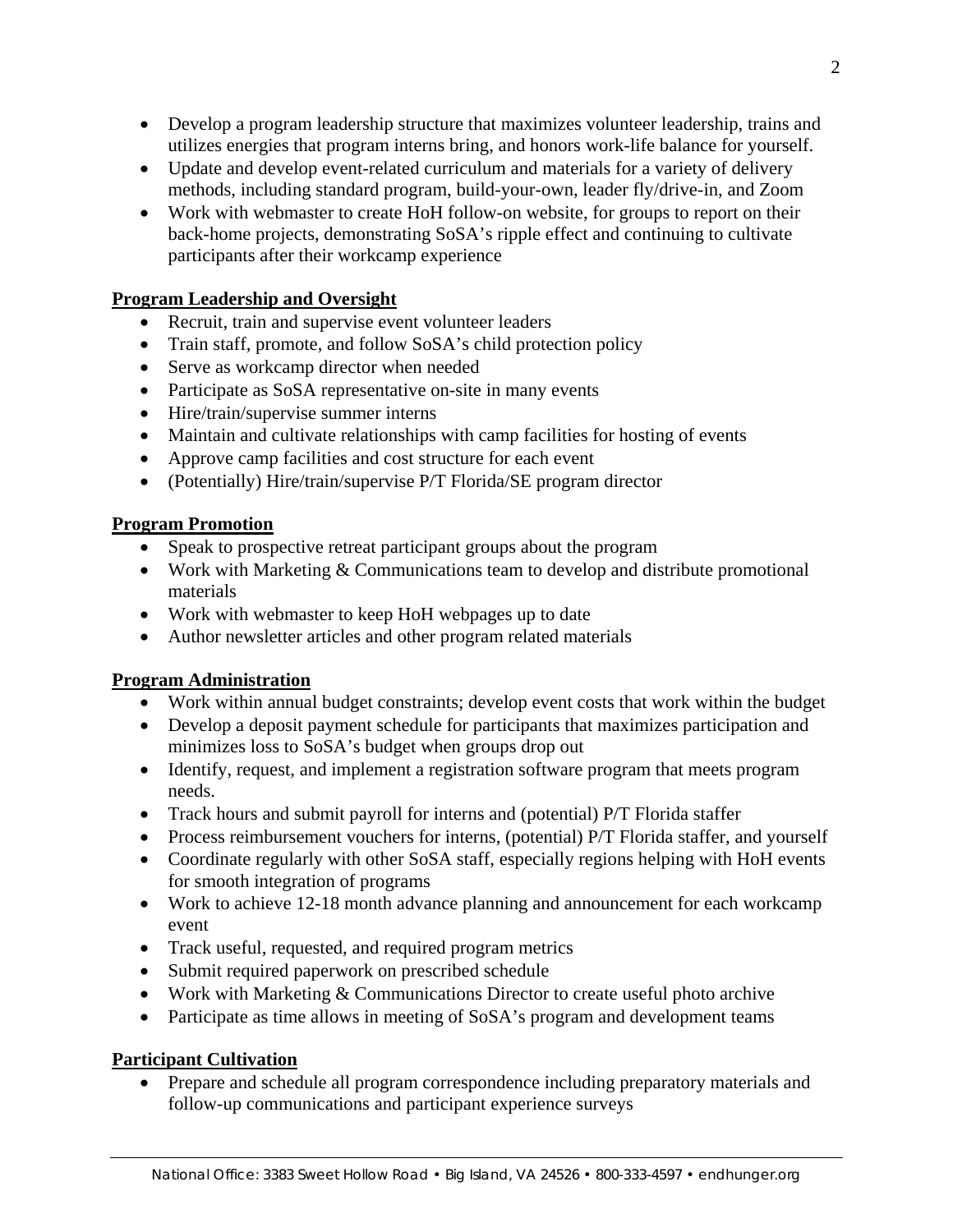- Work with Development Director to invite participants to become donors to SoSA, through a Harvest of Hope St. Andrew Club or some other means
- Work with National Program Coordinator and National Volunteer Coordinator to invite participants to become SoSA volunteers back home
- Promote, develop, and actively seek content for HoH follow-on website

#### **Administrative/General**

- Administrative duties related to operating retreat programs
- Work with other SoSA staff in related administrative duties
- Program budget development and execution
- Update and utilize program related database
- Represent SoSA in a wide variety of public and private forums, conferences, etc.

# **Job Requirements**

- Coursework, degree, or equivalent experience in camp or retreat programming and leadership, Christian Education, hunger studies, agriculture, teaching, or related fields
- At least 5 years' progressively responsible work experience
- At least five years older than oldest high school event participants
- Strong track record supervising and training volunteers
- Excellent verbal and written communication skills
- Excellent computer skills
- Leadership and delegation skills
- Positive, upbeat attitude and high energy level
- Interest in working with young people and adults
- Flexible in the face of changing situations and circumstances
- Ability to coordinate multiple tasks simultaneously
- Ability to stoop, bend, and lift up to 25 lbs regularly

# **Other**

Successful education and employment records and reference checks will be required prior to any job offer being extended. A national criminal background check (at SoSA's expense and initiation) will be required upon hire. Employment with the Society of St. Andrew is at-will.

# **Work Hours and Conditions**

This position will be based at the Society of St. Andrew's national headquarters outside Big Island, Virginia or at another of our regional network offices (Birmingham, Jackson, Macon, Orlando, Indianapolis, Nashville, Charlotte, Durham, or Salisbury, MD). Regular (September-May) office hours are 8:00am-4:00pm Monday-Friday. Some weekend and evening work will be required. Overnight travel will be required 10-15% of the time; travel will happen primarily in the summer. All necessary office equipment, furnishings, and supplies will be provided.